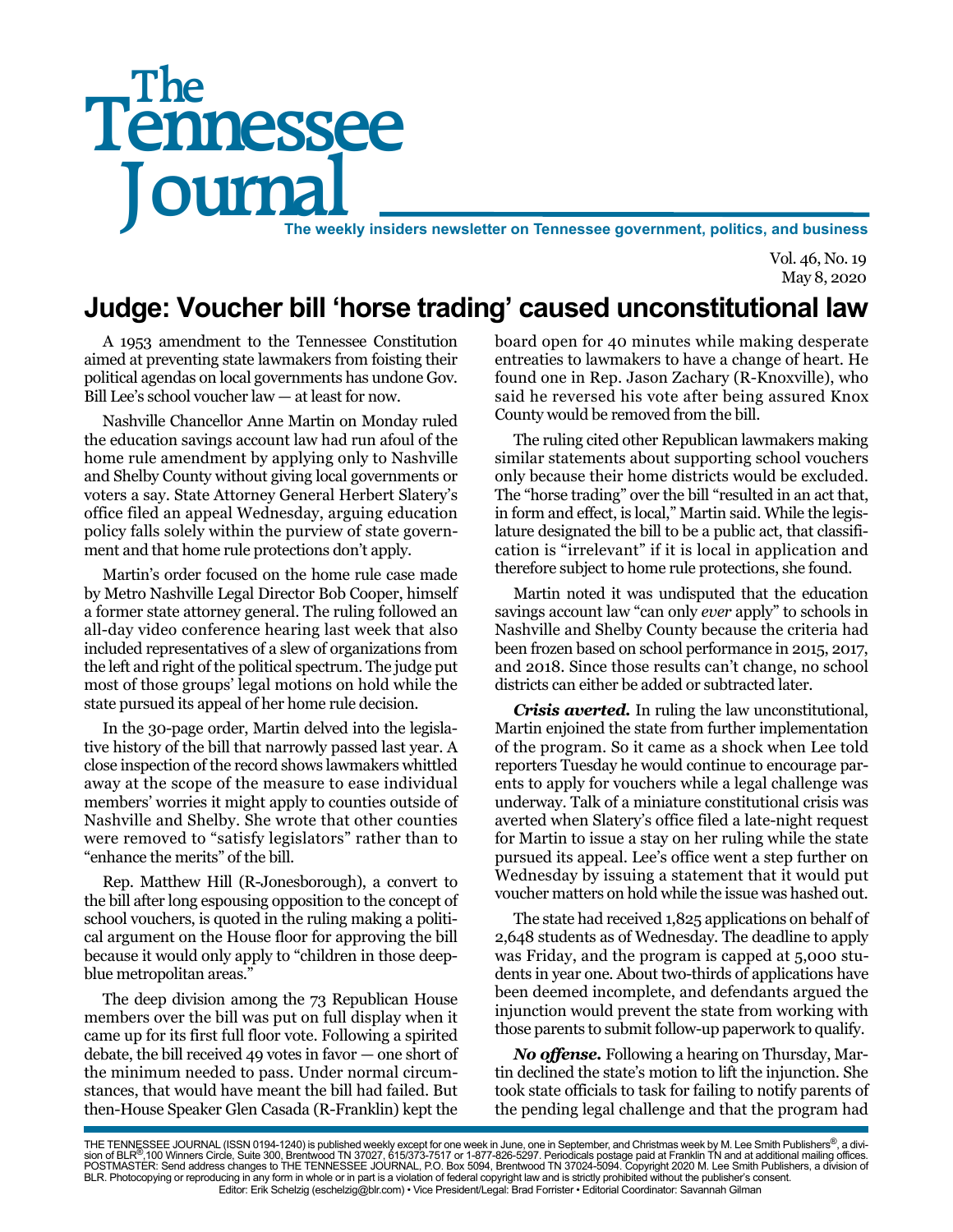been ruled unconstitutional. Martin said the state's position was confusing to parents and showed "a disregard of the court and the rule of law." The judge was less stern about Lee's comments, saying she took no offense because she assumed he "was not prepared for the question" posed at a coronavirus press conference.

*Constitutional convention.* The state's post-Civil War constitution was adopted in 1870. The first effort to amend the document occurred 17 years later, when a proposal to ban the sale of liquor in the state was placed on the ballot. In a sign of things to come, voters defeated the measure 55% to 45%. They also turned back the next 12 proposed amendments, in the process making it the country's oldest unchanged constitution by the early 1950s. That's when voters finally approved a constitutional convention to propose a series of changes.

The amendments ultimately approved by voters in 1953 included lengthening the governor's term from two years to four, establishing line-item veto power (but banning pocket vetoes), allowing mergers of city and county governments, banning poll taxes, and eliminating obsolete language limiting the right to vote to men.

The subject of extending greater home rule powers caused the most debate at the constitutional convention, but opposition failed to materialize at the ballot box as the change was approved with over 70% of the vote. The overwhelming approval reflected a sentiment summed up in an editorial in the *Knoxville News Sentinel* at the time that the update was needed to "make it tough on city charter meddlers in Nashville."

State Supreme Court Justice A.B. Neil told the delegates to the constitutional convention the home rule question would be key to their deliberations. The General Assembly had handed down "too much unwise local legislation" over the years, the justice said, adding that many of those acts had "no merit other than to serve the basest ends in partisan politics."

In a historical twist, the president of the 1953 constitutional convention was Prentice Cooper, a former governor who opposed the home rule amendment. Cooper, who died in 1969, was the father of Nashville Mayor John Cooper, who has led the charge to dismantle the voucher law on the basis of home rule violations.

## *From the campaign trail*

#### **Groups sue to expand access to absentee ballots amid COVID-19**

A federal lawsuit filed in Nashville seeks to lift Tennessee's limitations on voting by mail during the coronavirus pandemic. Under current law, allowable reasons for obtaining absentee ballots include being over 59 years old, traveling outside the home county during the election, and receiving a doctor's certification of a medical reason for being unable to vote in person.

The Lawyers' Committee for Civil Rights Under Law and Campaign Legal Center allege the state has some of the nation's most restrictive rules for voting by mail and argue Tennesseans should be able to cast ballots "without subjecting themselves to unnecessary exposure to a

pandemic disease." President Donald Trump opposes the expansion of voting by mail. Friday was the first day to request absentee ballots for the Aug. 6 primary.

*Retro support.* When Bill Hagerty was seeking U.S. Senate confirmation to become ambassador to Japan in 2017, he had to go out of his way to assure skeptical Democrats that as a top transition official for President-elect Donald Trump, he had absolutely no role in vetting Michael Flynn for his short-lived position as national security adviser. Flynn resigned after just 24 days on the job and later pleaded guilty to lying to FBI agents about his conversations with a Russian diplomat.

Federal prosecutors this week dropped criminal charges against Flynn. Hagerty, who is now running for the U.S. Senate on a platform largely consisting of his unlimited support for the president, rushed to laud the decision as an exoneration of Flynn "after years of political harassment and abuse."

*Roe seat.* Kingsport pharmacist Diana Harshbarger received the endorsement of the national Value in Electing Women PAC in her bid for the Republican nomination to succeed retiring U.S. Rep. Phil Roe (R-Johnson City). The super PAC supported Tennessee candidates Diane Black, Marsha Blackburn, and Ashley Nickloes in 2018. Sixteen GOP candidates are running in the 1st District. Harshbarger and former Roe intern Nichole Williams are the only women in the contest.

*Gresham seat.* In the only open race for the state Senate, Page Walley and Jai Templeton are vying for the Republican nomination to succeed retiring Sen. Dolores Gresham (R-Somerville) in rural western Tennessee. Templeton, a former agriculture commissioner from McNairy County, named a leadership team that includes former state Rep. Barrett Rich as co-chair and Layne Provine and Tommy Hopper as consultants. Walley, a former state representative from Hardeman County, released a 54-member "grassroots leadership team" from each of the district's eight counties. Bob Davis and Stoneridge Group of Georgia are consulting.

*Left hook?* The Middle Tennessee chapter of Our Revolution, which grew out of Bernie Sanders' 2016 presidential campaign, has made a series of endorsement in federal and state races. Progressives were excited about Sanders' prospects in Tennessee's presidential primary in March, only to see him slip to a distant second-place finish to former Vice President Joe Biden, who is now the presumptive nominee.

At the top of the ticket, Our Revolution gave the nod to little-known Robin Kimbrough. The chaplain at Meharry Medial College was a late entrant into the Democratic primary for the U.S. Senate seat being vacated by Lamar Alexander (R-Maryville).

Nashville attorney James Mackler has been the top fundraiser among Democratic candidates, bringing in \$1.6 million since joining the race. He's spent \$1.1 million and had \$531,300 remaining at the end of the first quarter. Mackler has gained the endorsements of the Democratic Senatorial Campaign Committee and the VoteVets political action committee.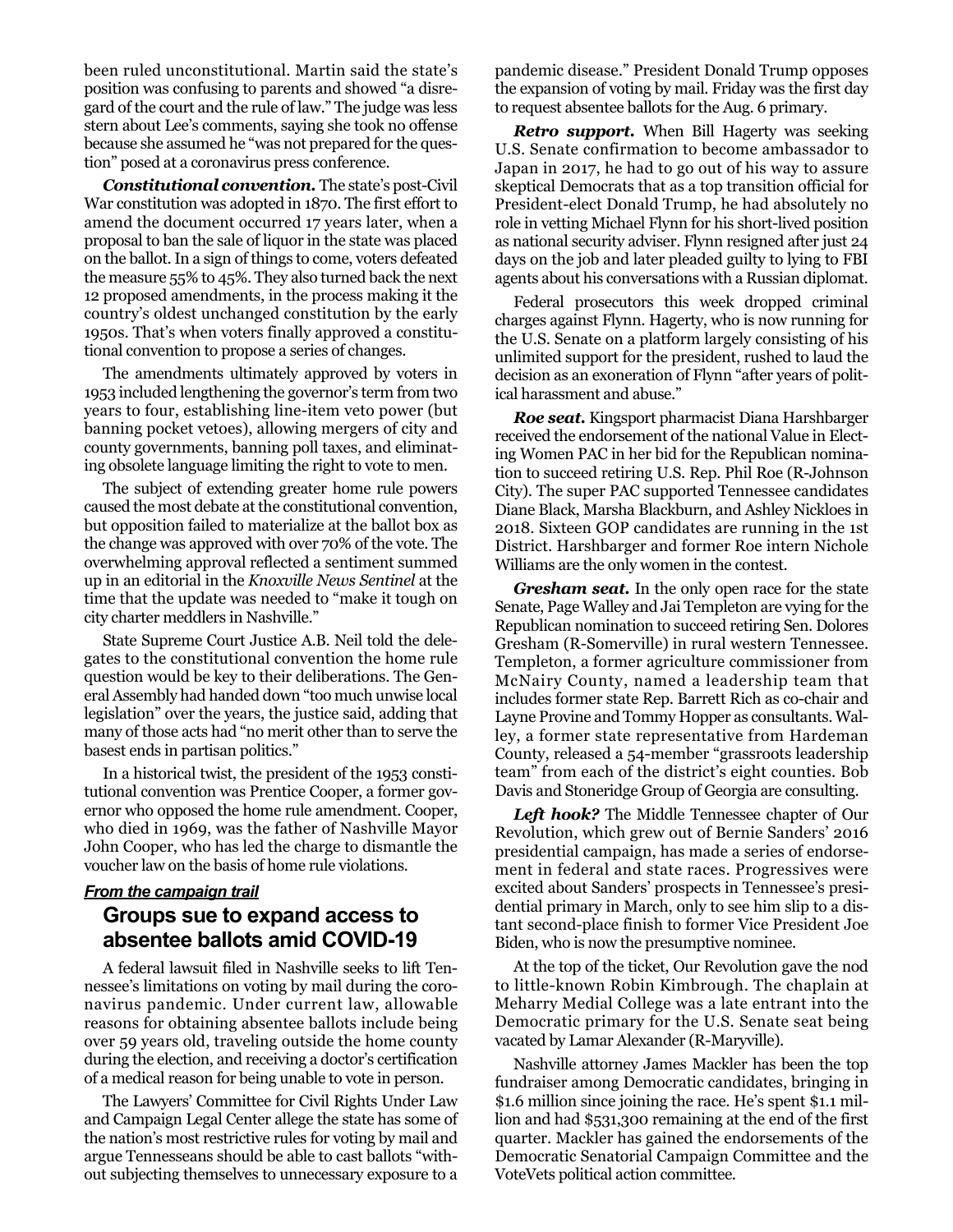### Tennessee News Digest

● A 67-year-old inmate at the Trousdale Turner Correction Center became the first Tennessee prisoner to die of COVID-19. About 2,000 state prisoners have tested positive, though officials said nearly all of them were asymptomatic.

● University of Tennessee President Randy Boyd announced plans to have students return for on-campus instruction this fall. UT closed its campuses on March 11 and moved to online instruc-

tion for the remainder of the spring and summer semesters.

● While air travel has cratered amid the COVID-19 pandemic, Memphis International Airport has been insulated from some of the worst effects because of the relative strength of cargo revenues. Scott Brockman, the president and CEO of the airport authority, tells the *Memphis Business Journal* that cargo has been down between 5% and 10%. Memphisbased FedEx has been accounting for 98% of landing activity at the airport.

● Vanderbilt University has received a \$20 million gift from the Oklahomabased William K. Warren Foundation to study brain disorders. The newly named Warren Center for Neuroscience Drug Discovery employs about 100 scientists. ● The Great Smoky Mountains National

Park is reopening on Saturday after being closed since March 24.

Our Revolution also made endorsements in Nashville primaries, choosing former public defender Keeda Haynes over incumbent U.S. Rep. Jim Cooper and supporting James Turner's challenge of state House Democratic Caucus Chairman Mike Stewart.

#### *Retroactive honor*

#### **New Pulitzer Prize winner Ida Wells was viciously targeted by Carmack**

Ida B. Wells, who gained international renown for her fearless reporting about lynching in Memphis and the South in the 1890s, has been awarded a posthumous Pulitzer Prize. Wells was the editor and a part-owner of the *Memphis Free Speech and Headlight,* where she wrote detailed reports and fiery editorials about extrajudicial violence against African-Americans.

One of Wells' chief critics was Edward Ward Carmack, the editor of the *Memphis Commercial* who went on to serve in the U.S. Senate and was later gunned down in Nashville by the son of a political rival. Carmack, a statue of whom stands outside the southern entrance of the state Capitol, ran vicious editorials about the *Free Speech* while it was operating and about Wells after she fled the city amid threats of personal harm.

Wells was born a slave in Mississippi during the Civil War and was a teacher in Memphis before she had a run-in with the Chesapeake & Ohio Railroad in 1884, when she was removed from a train for refusing to leave a first-class car (for which she held a ticket) that was reserved for white passengers.

State law required "accommodations equal in all respects and comfort" for first-class ticket holders, and a circuit judge found the other car was of lesser grade because it allowed "smoking and drunkenness." Wells was awarded \$500 (more than \$13,500 today).

The Tennessee Supreme Court overturned the decision three years later, finding the two rail cars were equipped alike and that Wells' had acted in bad faith by seeking to "harass" the railroad by creating conditions for which she could file a lawsuit. Wells gained acclaim in the black press for her firsthand accounts of the legal challenge, and began making writing about race issues her full-time job.

In the pages of the *Free Speech,* Wells took aim at a frequent pretext for lynchings. "Nobody in this section of the country believes the old thread-bare lie that

Negro men rape white women," she wrote in 1892. If white men weren't careful, Wells wrote, the public would reach conclusions that would be "very damaging to the moral reputation of their women."

Carmack's *Commercial* denounced the article as "dangerous sentiment," adding it was a testament to the patience of Southern whites that "a black scoundrel is allowed to live and utter such loathsome and repulsive calumnies." The editorial warned the writer's allegations had pushed public patience to the "very outermost limit." The paper ominously concluded with: "We hope we have said enough."

Wells fled town for the Northeast, where audiences were horrified by her speeches and pamphlets about lynching in the South. Her examination of statistics found rape wasn't even an accusation in two-thirds of the lynchings. Carmack's *Commercial* followed Wells' growing reputation with dread, publishing vitriolic stories denouncing her as a fraud and a liar.

Wells had never been the editor of the *Free Speech*, the paper claimed in late 1892, but rather the mistress (a "black harlot") of the man who was. In 1894, the *Commercial* took aim at "gullible audiences easily duped" by what it called Wells' slander while on a lecture tour of Great Britain. Mob justice was an "unfortunate state of affairs," the paper claimed, but it had grown out of the "noblest sentiments" of protecting white women's virtue against "an inferior race."

While the *Commercial's* editorials were carried in some British newspapers, they did little to change public opinion galvanizing against lynching in Memphis and the South. The damage to the city's reputation was a worrying development for cotton merchants in Memphis who feared it could hurt demand among their biggest clients in the English textile industry.

The *Commercial* absorbed the *Appeal-Avalanche* in 1894, and Carmack left to make a successful bid for Congress in 1896. In the ensuing years, the paper's editorial stance shifted to the point where the *Commercial Appeal* won a Pulitzer Prize in 1923 for its coverage of the bigotry and violence of the Ku Klux Klan, making it the first newspaper in the South to win the award.

Wells eventually settled in Chicago, where she helped lay the groundwork for the NAACP, though she later broke with the group because she disagreed with what she saw as a too cautious approach.